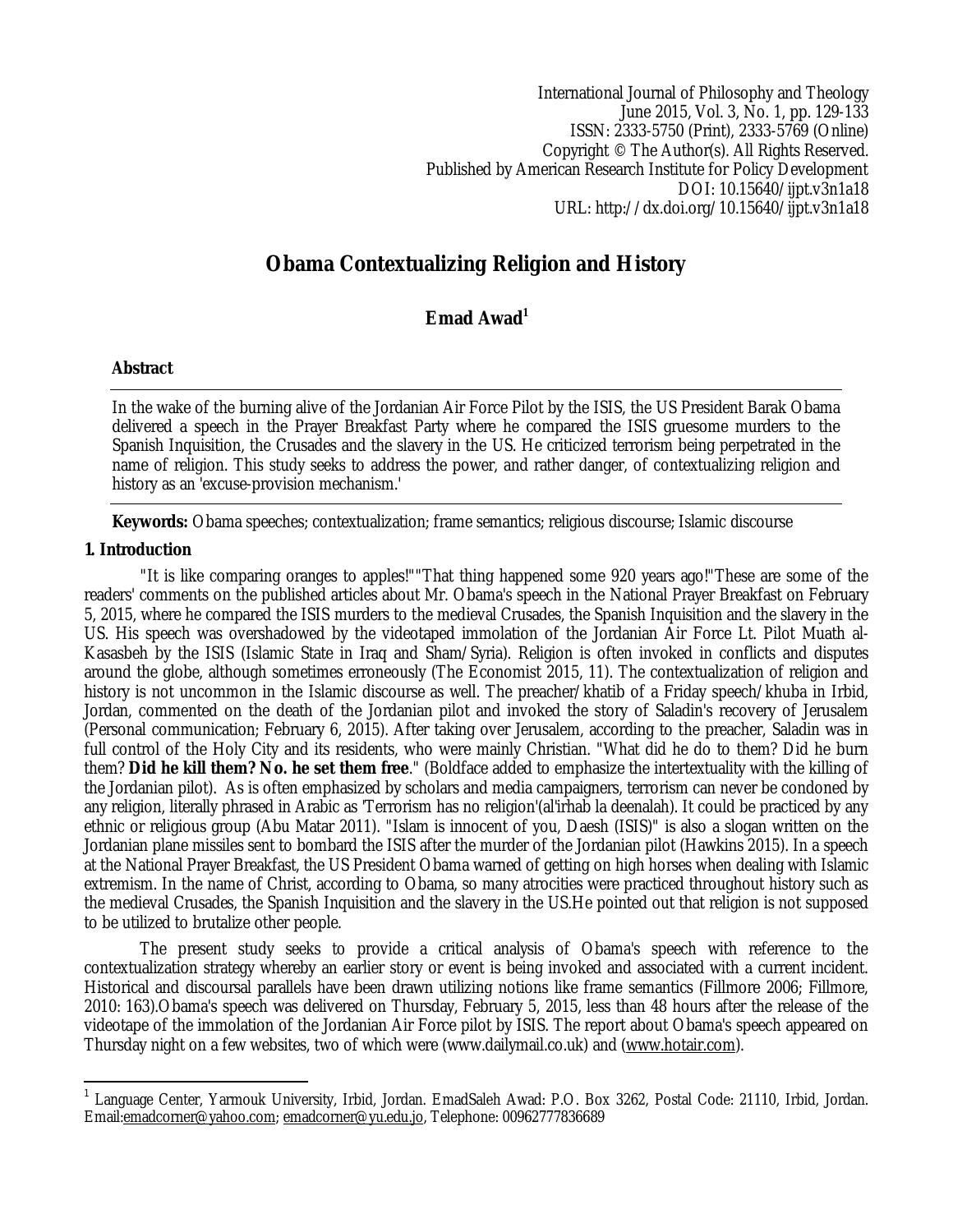A few hundred of the readers' comments on the reports about Obama's speech appeared on the two web sites. The present study is an analysis of Obama's speech as quoted and commented on in the two websites by the reporters, David Martosko and Noah Rothman. Some of the reader's comments will be analyzed in the discussion section.

#### **2. Text**

Obama acknowledged that the world's chief terror threat comes from people who "profess to stand up for Islam but instead betray it." Commenting on ISIS terror, he maintained that "professions of faith have been used both as an instrument of great good, but also twisted and misused in the name of evil." He further commented on how faith is often "twisted and distorted, used as a wedge, or worse, sometimes used as a weapon."He added: "Lest we get on our high horse and think this is unique to some other place … Remember that during the Crusades and the Inquisition, people committed terrible deeds in the name of Christ … In our home country, slavery and Jim Crow all too often was justified in the name of Christ … No God condones terror" (Martosko2015).

#### **3. Context**

On Thursday, February 5, 2015, Obama delivered a speech as he appeared at the National Prayer Breakfast, an annual prayer event attended by 3600 people from 50 states and 130 countries. On Tuesday evening, February 3, 2015, an online video appeared showing the burning alive of the Jordanian Air Force Lt. Pilot Muath Al-Kasasbeh by the ISIS. That incident was the most shocking in a series of gruesome executions videotaped and released online. The dramatic rise and the sweeping victories of ISIS in Iraq and Syria in less than two years' time left so many questions unanswered at the political and religious fronts. Among these questions are the involvement of religion in politics and the ability of the religious scripture to mobilize people and give justification for the perpetration of crimes in the name of religion. Among the reasons for the rise of ISIS is the instability in the Middle East in general and Iraq and Syria in specific as a result of the Arab Spring, the wave of social protests that started in December 2010 (see Schwartz, 2015: 3; Rifaat, 2014: 5-16).

It is also necessary to refer to the historical events that Obama invoked, particularly the Crusades and the Spanish Inquisition because of their relevance to the issue of religion and the East-West relationship. The Crusade Campaigns against the Muslim World in the medieval era were inspired by religious sentiments on both sides of the conflict. The Christian motivation was the liberation of the Holy Land from the infidels, as the Muslims used to be described. The recovery of the Muslim territories and particularly the holy shrines (Jerusalem and Al-Aqsa Mosque) by Saladin was also imbued with Islamic religious sentiments. In the Muslim collective unconsciousness, the image of the discrepancy between the occupation of Jerusalem and its later recovery always looms. Whereas the Crusaders massacred more than 70 thousand Muslims upon capturing Jerusalem, Saladin spared the Christians eighty-eight years later when he recovered the city and allowed them to leave in peace (Besant and Palmer, 1871: 355-361). The same theme was invoked in the movie *Kingdom of Heaven* (Scott 2005; director) in the final conversation between Saladin (played by Ghassan Massoud) and Balian of Ibelin, the defender of Jerusalem (played by Orlando Bloom). By referring to the Crusades, Obama hit more than one raw nerve for both the Muslims and the Europeans, the least of which were the psychological implications of the campaigns on the collective unconsciousness of a European civilization that had just been recovering from the crude conditions of the dark Middle Ages (For a perceptive account of this point, see Muhammd Asad, 1934: 51-52; Asad was a Jewish Austo-Hungarian journalist who converted to Islam in the early 20<sup>th</sup> century). Moreover, enmity against the medieval Muslim World helped the European leaders create a sense of unity and identity among all Europeans (Griffel2015, 30). The Spanish Inquisition is often invoked in the Islamic discourse (preaching, khutbas, textbooks) to illustrate on the medieval European/Christian intolerance. It was the late fifteenth century Spanish law which forced the Jews and the Muslims to convert to Catholicism or otherwise be expelled. It was an era that was characterized by intransigence and persecution (Perez, 2004: 1).

Finally, Obama's speech was overshadowed by the murderous attacks against the French Charlie Hebdo magazine staff on January 7, 2015. The magazine was renowned for its sarcastic cartoons directed to political and religious symbols. One of these symbols was Prophet Muhammad. Therefore, the attacks were religiously inspired, based on some of the Muslim scholars' legal decrees (*fatwas*), drawn from jurisprudence laws(*ahkamfiqhiyya*). Some of the preachers (*khatibs/imams*) who embarked on the Charlie Hebdo murders cited a few incidents in the history of Islam where Prophet Muhammad was insulted by his opponents but abstained from reacting violently (Khan, 2015;Hathout, 2015). Likewise, the videotaped immolation of the captured pilot was also seen as a violation of Islamic doctrines.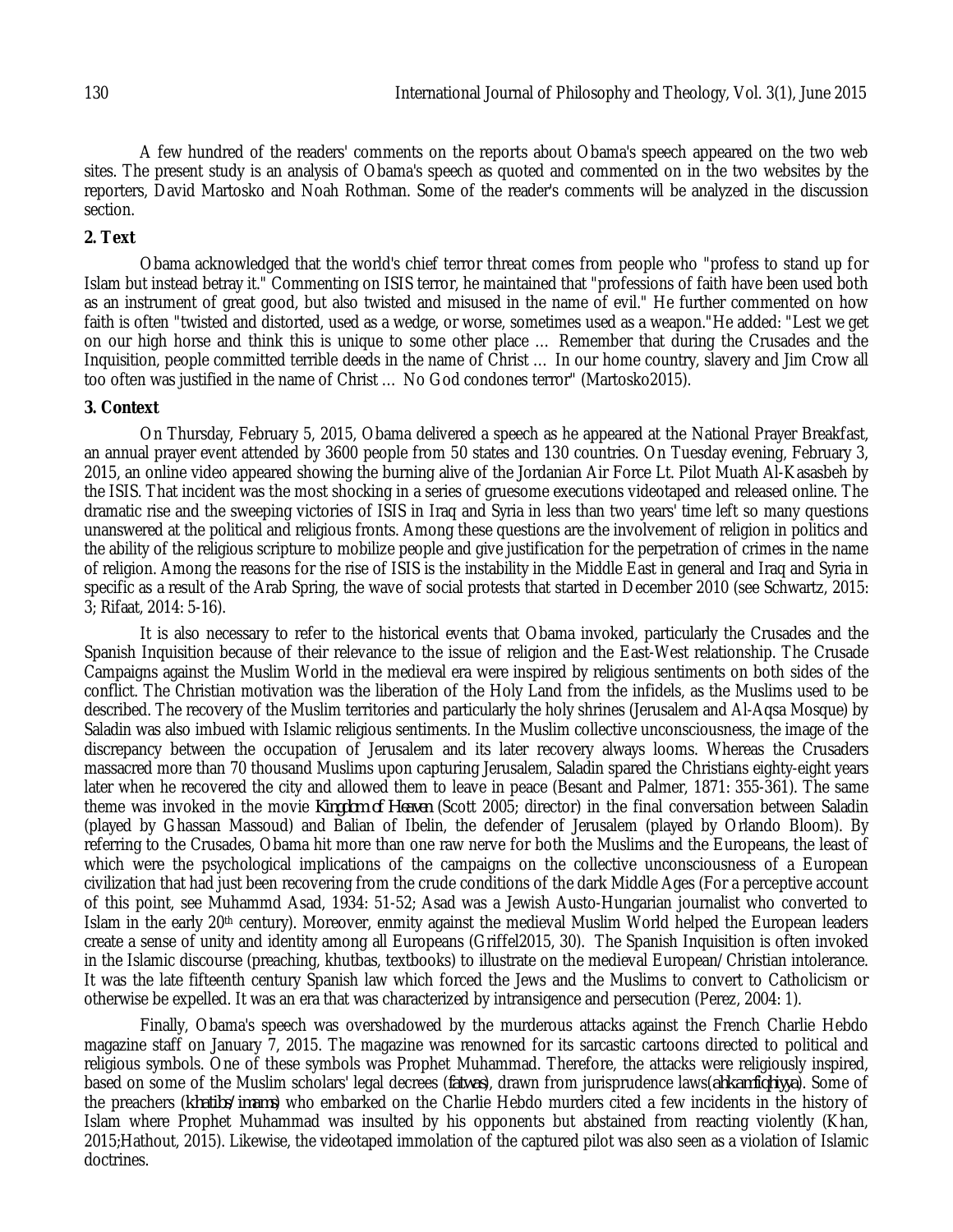One of the scholars who were cited in the videotape was Ibn Taymiyyah (1263-1328), a medieval Muslim scholar who was said to have authorized the burning of the apostates in special cases as acts of retribution and vengeance (Hoover, 2015; Blank, 2015). Hussein Halawa (2015), a contemporary scholar and the chairman of the Irish Council of Imams, provides a counterargument to refute this fatwa/interpretation. He believes that this fatwa has been blown out of proportion. He cited the opinions of the scholars who were contemporaneous with Ibn Taymiyya and who opposed his fatwa and considered it unacceptable for Muslims to punish by immolation.

#### **4. Discussion**

Let us start with a very delicate and profound issue that is tackled by the two sites, dailymail.co.uk and hotair.com. David Martosko, the US political editor in the Daily Mail, concedes that "Obama FINALLY acknowledges ISIS is linked to Islam-then compares it to the Crusades the Spanish Inquisition, and American slavery" (Martosko 2015; emphasis original). Martosko underscores how Obama, before this speech, declined to refer to the violence in Europe and the Middle East as Islamist extremism or frame ISIS as a radical Muslim sect. Obama used the term 'fanatics' or 'terrorists.' In his speech on Thursday, Obama publicly acknowledged that the world's chief terror comes from people who "profess to stand for Islam but instead betray it" (Martosko, 2015). The same theme has also been reiterated by hotair.com's Noah Rothman (2015), who emphasizes that Obama has undermined his oft-repeated claim that ISIS and its cadre of supporters are unrepresentative of Islam. However, both writers criticized Obama's dubious moral equivalency between Christian and Islamic violence. The argument in the next section will hinge on the significance of Obama's equivalency and how contextualization and framing were being utilized instrumentally as a timely discourse strategy for pragmatic ends. Contextualization refers to how a message such as an event, a statement or a saying is put into the right context so that the addressee(s) could understand it with the most possible cognitive effect and the least possible processing effort. The same result could be attained by referring to an earlier text and/or context that could facilitate the comprehension of the message. The message is framed, i.e. put in frame, and the various types of relevant background knowledge are activated and triggered. For example, the term *breakfast* requires the activation of the background reference associated with the *3-meal culture*; likewise, *weekend* is associated with *7-day cycle*, and so on. Frame semantics is a theoretical framework that provides a plausible descriptive adequacy to the notion of contextualization. Therefore, a word represents a category of experience, and *meanings are relativized to scenes*, as was phrased by Charles Fillmore, the father of frame semantics. According to Fillmore (2010: 163), the word *buying* invokes*selling, buyer and seller*; in other words, the whole *transaction process* is triggered, and the word *buying* is but a cell in a matrix or web that consists of various cells.

In his speech, Obama put historical events in relation to their sociopolitical factors concerning the legitimization of the use of violence in the name of religion. By hinting at how the professions of faith were used as an instrument of great good but also twisted and used as a weapon in the name of evil, Obama was alluding to the power, and sometimes the danger, of the interpretation of the sacred texts (hermeneutics and exegesis; *tafsir*in Arabic). The interpretation is put in such a way that serves the interests of the faction or the party. This potential lies within the very fabrics of hermeneutics, whose object, according to Kinsella (2006:3, paragraph 7), is to give explanations to texts but without considering any single explanation as the only possible explanation; "the goal of a hermeneutic approach is to seek understanding, rather than to offer explanation or to provide an authoritative reading or conceptual analysis of a text." This elusive nature of hermeneutics concerning the most authoritative and representative of God's and Prophets' intent to provide interpretations of scripture leaves so many questions unanswered (Duderija, 2011: 314). The crux of Obama's speech was when he said: "Lest we get on our high horse and think this is unique to some other place …".His comment was in the context of accusing ISIS of utilizing Islamic doctrines as the justification for their atrocities. There are two issues that need to be tackled about this part. First, Obama used the informal term *get on high horse* which means *behaving arrogantly and in a way that shows you think you are superior to others*. Other terms are also used to give a similar meaning such as *Come off your perch!* In Arabic the terms used is *Come off your ivory tower!* Second, the term is informal! President Obama is renowned for his eloquent speeches and an elevated, formal style (DeAngelis, 2014; Reyes, 2014: 559). So, why did he resort to informal style? It is likely that Obama utilized informal style to imply linguistic and social solidarity with the listeners and to share their viewpoints and concerns. Besides, the use of personal pronoun *we* is one of the strategies Obama employed to indicate that he shares the same world and culture as the listeners (Goodman and Graddol, 1996: 150).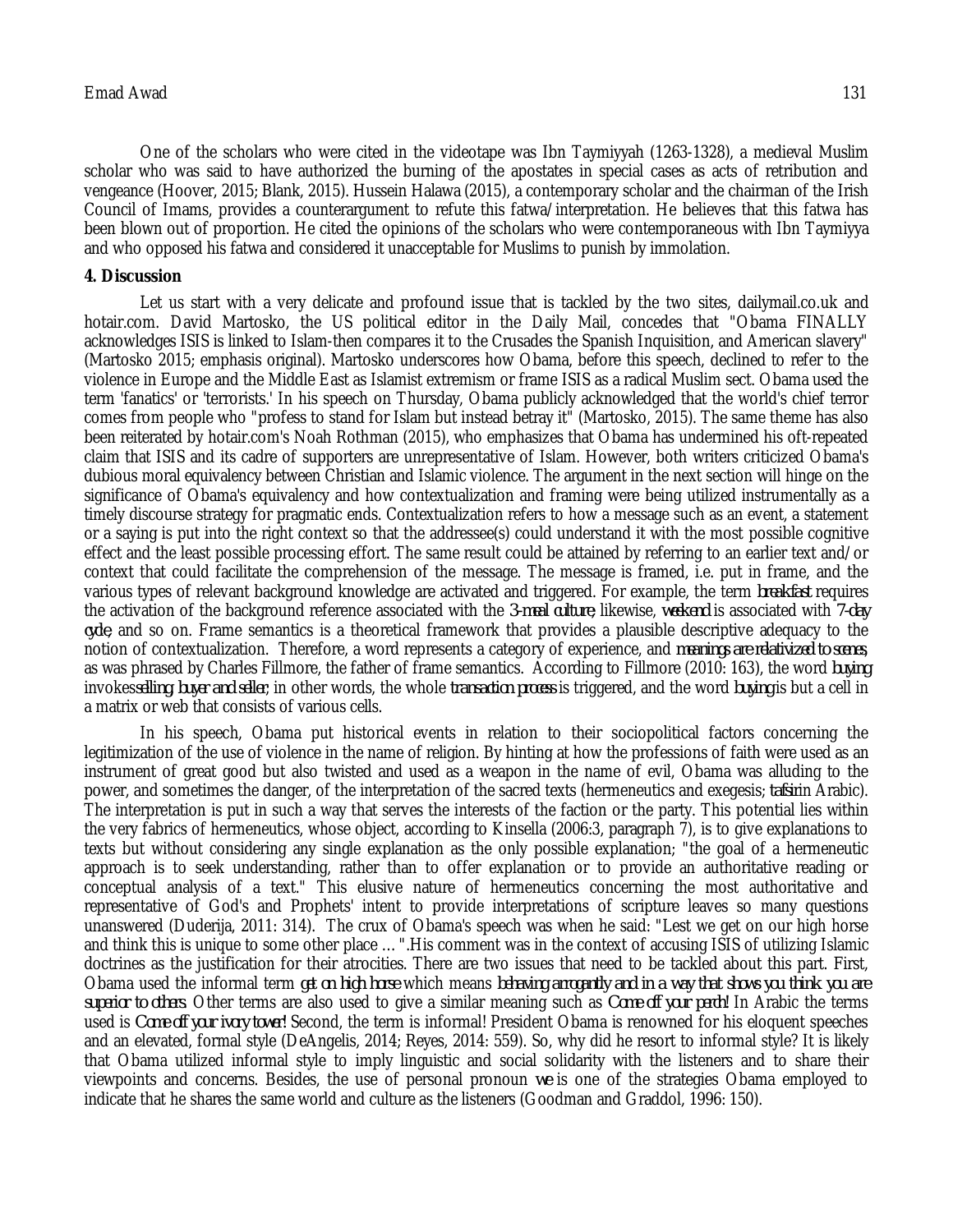At its simplest, framing entails comparing and drawing analogies. The article that appeared on the website (www.hotair.com) was entitled, "Obama: You know, Christians were just as bad as ISIS a few centuries ago" (Rothman, 2015). The title grasped the very essence of Obama's speech: framing and comparing. By invoking historical incidents, Obama's intent was to establish equivalency and set the so-called 'Islamic extremism' against the so-called 'Christian extremism', the past extremism against the present-day extremism, the Christian West against the Muslim/Middle-East, and European and Muslim/Middle Eastern against the American. If Obama were to be accused of biasagainst the Muslim World, then the answer would be to invokethe Crusades, the Spanish Inquisition and slavery in the US. If Obama were to be accused of bias against the Muslim World *and* Europe, then the answer would be to invoke the slavery in the US. More importantly, Obama sought to compare 'apples to oranges' and to invoke things that 'happened 920 years ago' (as the comments on the two websites maintain; Adam Smith, Michigan and Emma, Los Angeles) for *current* pragmatic and political ends. It is no harm confessing the perpetration of atrocities in the past as long as the victims and the victimizers no longer exist! But the rewards are immense. They include the ethical and cultural credence accomplished upon admitting that extremism did exist in every culture and religion. In turn, justification would be given to fighting the looming extremism, as represented most notably by ISIS. The real challenge, however, is admitting responsibility towards those who are still alive, like the relatives of the million Iraqis who died as a result of the US occupation of Iraq in 2003. This is far from being possible, owing to the political and ethical implications that would follow. This attitude was voiced clearly by the British ex-Prime Minister Tony Blair, who was a key ally to the US led collation taking part in the invasion of Iraq. Blair (2010) was given a hard time by the correspondent of Aljazeera TV channel while defending Britain's attitude. Mr. Blair abstained from claiming responsibility towards the catastrophic results of the invasion on Iraq, despite the correspondent's emphasis on the false accusations of the Iraqi ownership of nuclear weapons. The same applies to France and Turkey abstaining from claiming responsibility towards the Algerian colonial era and the 1915 Armenian genocide, respectively. The common feature among these examples is that the political and ideological systems governing the present-day US, Britain, France and Turkey are relatively a continuation of those systems that reined during the eras mentioned above, unlike the present-day democratic and liberal Germany and Italy that would find it easier to renounce the Nazi and Fascist eras.

Finally, let's place Rothman's (2015) argument about Obama's dubious moral equivalency against Salama's (2012) views about Obama's rhetoric of pluralization. Rothman manages to descry the contradiction in Obama's very essence of assertion. Rothman concedes that Obama claims that ISIS and the other Islamic fundamental groups represent a violent strain of Islam and, therefore, are unrepresentative oftheir faith. By the same token, it could be claimed that the medieval Christian violence was committed by a limited religious adherents who were unrepresentative of their faith. Therefore, the link was supposed to be established between the extremists on both sides of the conflict, but not between the unrepresentative strains of Islam on one hand *and* Christianity as a whole on the other hand. The theme that underlies Obama's message is his demand not to judge or stereotype the Westerners on the basis of what a handful of them had done in the past, and not to judge the Muslims on the basis of what a handful of them have done in the present time. In this argument lies the danger of equivalency, comparison or framing. Not all the Westerners, in the past time or present time, would agree with Obama on the futility of their deeds. If the medieval Crusades and the Spaniards were to be asked about what they had done, they would most probably see their deeds as justifiable to save the Holy Land and to purify their religion. One of the readers' comments on Martosko's (2015) article reiterated nearly the same proposition (roger, Wales, United Kingdom; 'They were the response of the Christian world to the invasion of its most holy lands…'). This issue in Obama's speech could better be deciphered by adducing Salama's (2012:211-212) approach toObama's rhetoric of pluralization. Salamaalludes to the Obama's deeply ingrained style of pluralization which fares quite well with the message content. Obama often resorts to the pluralization of politically and religiously heterogeneous actors, such as Americans, Israelis, Christians, and Jews against Arabs, Palestinians and Muslims. Obama imports from different discourses in an attempt to appeal to heterogeneous audiences with clashing historical conflicts. The driving force behind this type of discourse is an increasing awareness of the absurdity of the bifurcated West and East. The danger still remains, though, that the heterogeneous actors could end up polarizing, instead of pluralizing! As a veteran politician, Obama would rather choose to take his chances, most notably because the rewards are higher than the risks. The ultimate goal of Obama's pluralization/framing was to bolster a global front against ISIS.